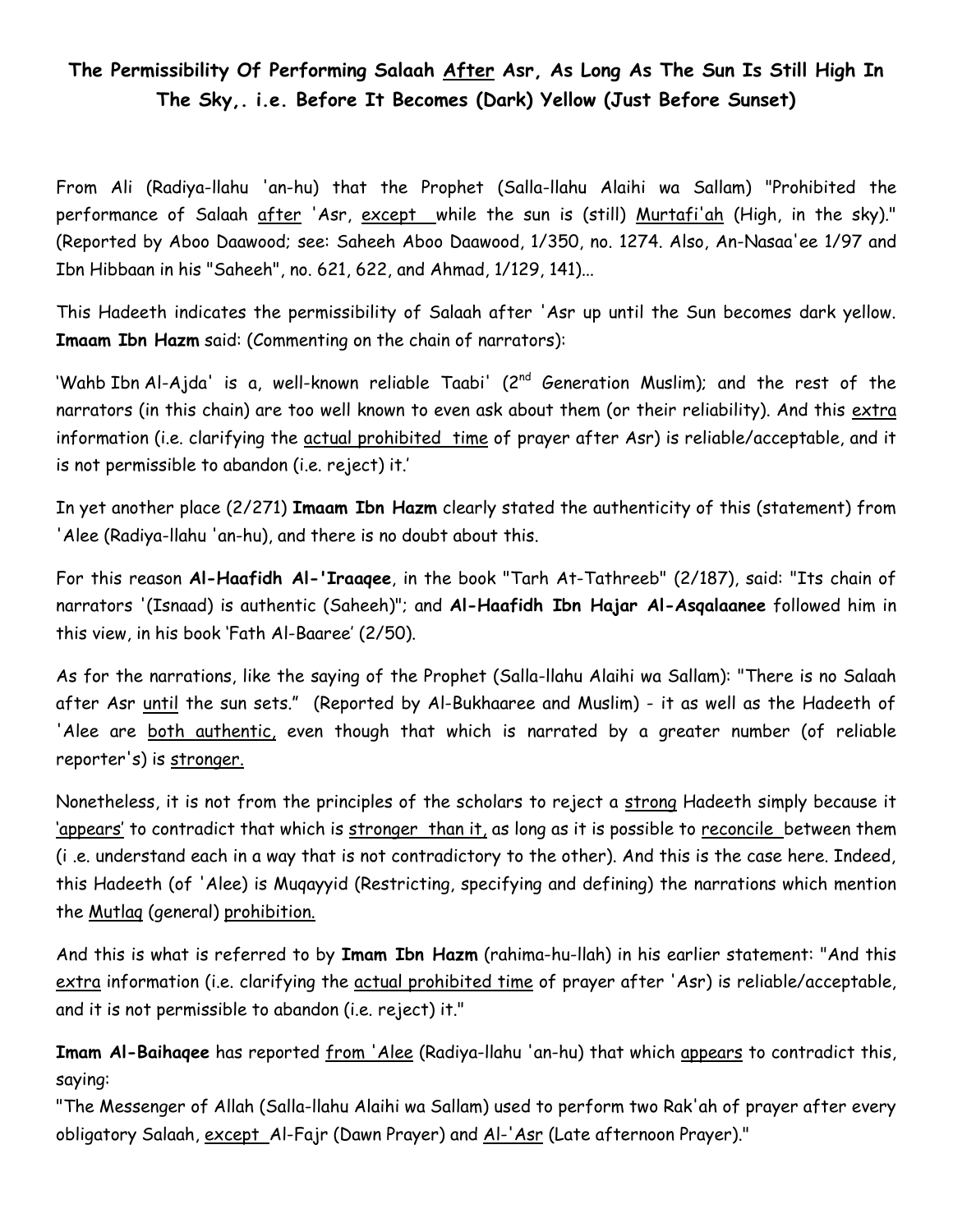Yet, it is confirmed from Umm Salamah and 'Aa'ishah (Radiya-llahu 'an-huma) that the Prophet (Sallallahu Alaihi wa Sallam) performed the two Rak'ah of sunnah which come after Zuhr (due to being occupied with a foreign delegation) - he performed them after 'Asr. 'Aa'ishah (Radiya-llahu 'anha) said: Indeed, he (Salla-llahu Alaihi wa Sallam) was regular in (performing these two Rak'ah) after that time. (See: Al-Bukhaaree, no. 592, quoted at the end of this paper).

So, these two Hadith appear to be contradictory; but it is easy to reconcile (i.e. remove that which appears to be a contradiction) between them. Each one narrated that which he know, but (the rule is) 'Whoever knows is a Hujjah (Proof) over whoever does not know.'

And it is evident that 'Alee (Radiya-llahu anhu) came to know (later) - from some of the other Sahaabah - that which he negated in this second Hadeeth (reported by Al-Baihaqee) (i.e. he came to know that the Prophet (Salla-llahu Alaihi wa Sallam) did in fact pray after 'Asr).

Indeed, it has been authentically reported from 'Alee that he (himself) performed prayer after 'Asr, in that which is (also) reported by Al-Baihaqee, from ('Aasim) Ibn Damrah, who said: "We were with 'Alee (Radiya-llahu 'anhu) during a journey. So, he led us in the 'Asr prayer (shortened) as two Rak'ah. Then , he entered his tent, while I was watching him, and he performed two Rak'ah (i.e. after 'Asr)."

So, this Hadeeth indicates that 'Alee (Radiya-llahu 'anhu) acted upon what is indicated in his first Hadeeth which proves the permissibility (of 2 Rak'ah <u>after.</u> 'Asr).

**Imam Ibn Hazm** (3/4) reports from Bilaal (Radiya-llahu 'anhu) the Mu'adhdhin of the Messenger of Allah (Salla-llahu Alaihi wa Sallam) that he said: "It was not prohibited to pray (i.e. after 'Asr) except at the actual time when the sun is setting."

**Shaykh Al-Albaanee** said: Its chain of narrators (Isnaad) is authentic (Saheeh) and it is a strong supporting evidence for the (first) Hadith of 'Alee (Radiya-llahu 'anhu).

**Imam Ibn Hazm** has reported the view of the legality of these two Rak'ahs (after 'Asr) from a group of the Companions (Sahaabah). So, whoever wishes to read these narrations, then review what he (Ibn Hazm) has reported.

**Shaykh Al-Albaanee** said: "That which the hadith (of 'Alee) proves concerning the permissibility (Jawaaz) of Salaah - even the purely voluntary (Nafl) Salaah - after the 'Asr prayer, but before the sun becomes dark yellowish (just before setting), this is what should be relied upon in this Question/Issue about which there are so many views. And this (view of permissibility of Salah after 'Asr) is the view held by Ibn Hazm, following the position of Ibn 'Umar (Radiya-llahu 'anhu), as was mentioned by Al-Haafidh Al-'Iraaqee and others. Therefore, do not be one of those who are deceived by the large number (of those who hold a view) that is opposed to the Sunnah."

Another narration of the hadith (of 'Alee) from a different chain of narrators, has the wording:

"Do not perform prayer after the 'Asr Salaah, unless you pray while the sun is (still) Murtafi'ah (High , in the sky)." (Reported by Imam Ahmad, 1/130)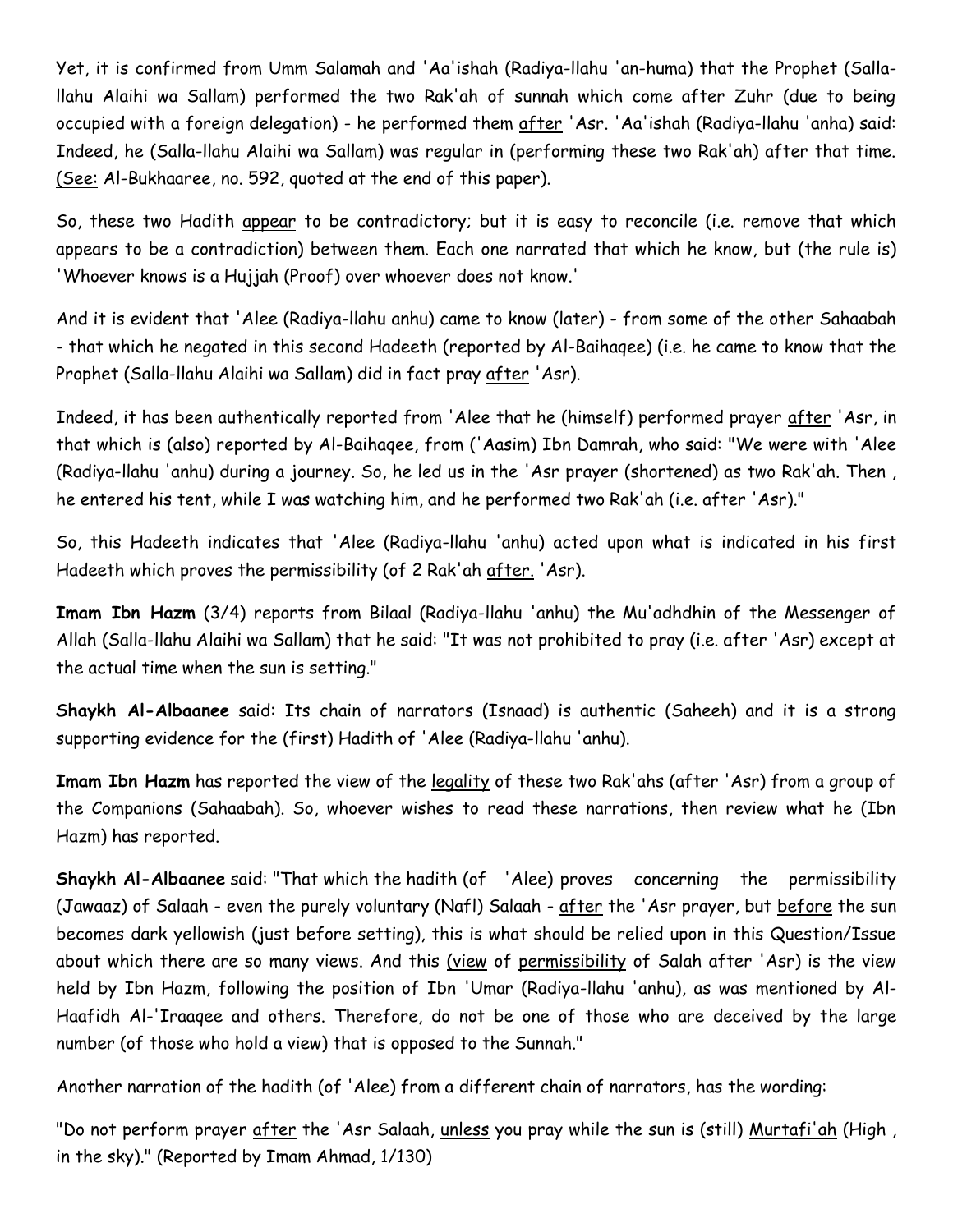**Shaykh Al-Albaanee** said: "This chain of narrators (Isnaad) is Good/Acceptable (Jayyid) and all of its narrators are reliable (Thiqah), the narrators of Al-Bukhaaree and Muslim, other than 'Aasim Ibn Damrah As-Saloolee, and he is an acceptable (Sadooq) narrator, as mentioned in 'At-Taqreeb' (a book of the narrators of hadith by Al-Haafidh Ibn Hajar al-Asqalaanee). Also, Ibn Khuzaimah has declared it to be Saheeh (authentic) (2/265)."

**Shaykh Al-Albaanee** also said: "This chain of narrators gives more strength to the first hadeeth of 'Alee, especially since it contains (the same narrator) 'Aasim who also reported from 'Alee, that the Prophet (Salla-llahu Alaihi wa Sallam) did not used to perform any Salaah after the 'Asr prayer." (Note: This shows that 'Alee previously held the view that the Prophet (Salla-llahu Alaihi wa Sallam) did not perform any prayers after 'Asr, and (later on learned of the permissibility of performing Salaah after 'Asr) (Silsilah Al-Ahaadeeth As-Saheehah, 1/387, no. 200)

Another hadith which supports the first hadeeth of 'Alee - confirming the permissibility (Jawaaz) of Salaah after the 'Asr prayer - is the hadeeth of Anas Ibn Maalik (Radiya-llahu 'anhu) from the Prophet (Salla-llahu Alaihi wa Sallam):

"Do not pray at the time when the sun is rising (Tuloo' Ash-Shams), nor at the time when the sun is setting (Ghuroob Ash-Shams). Verily, the sun rises and sets upon a horn of Shaytan. But, pray between those times (i.e. at other times) whenever you will to." [Reported by Abu Ya'laa in his "Musnad", 2/200, from Anas Ibn Maalik from the Prophet (Salla-llahu Alaihi wa Sallam)]

**Shaykh Al-Albaanee** said: This is a Good/Acceptable (Hasan) chain of narrators and all of its narrators are reliable (Thiqah), the narrators of Al-Bukhaaree and Muslim, other than Usaamah Ibn Zaid Al-Laithee, who has been criticized concerning his memory in a manner which indicates that his hadeeth, are Hasan (Acceptable), as long as no other reliable narrators contradict him. And Imam Muslim narrated hadith from him as a support (Shaahid) for other hadith. For this reason Al-Haafidh (Ibn Hajar) classified its chain of narrators (Isnaad) as acceptable (Hasan) in 'Mukhtasar Az-Zawaa<sup>t</sup>id.'…

**Shaykh l-Albaanee** said: "In these two hadiths (i.e. of 'Alee and Anas) are a proof (Daleel) that what is well-known in the books of Fiqh (Jurisprudence) about the prohibition of performing prayer after the 'Asr Salaah - even if the sun is Murtafi'ah (high, in the sky) Naqiyyah (pure, bright) - (this view of prohibition) contradicts that which is Sareeh (clear) in these two hadiths. The proofs (of those who view prohibition) are the well- known narrations of Mutlag (General, unrestricted) prohibition of prayer after 'Asr Salaah - except that the two above mentioned hadiths (of 'Alee and Anas) restrict/and define (the general prohibition mentioned in) those hadeeths. So, know this (reality)." (Silsilah Al-Ahaadeeth As-Saheehah, 1/624, no.314)

On the authority of a man from the Companions of the Prophet (Sallallahu Alaihi wa Sallam) that he (Salla-llahu Alaihi wa Sallam) led the 'Asr prayer, after which a man stood up and prayed (i.e. an extra, voluntary salaah). 'Umar (Ibn Al-Khattab) saw him and said to him: 'Sit (for a moment)! For, indeed, the People of the Book were destroyed because there was no separation between their Salaah (i.e. separation between the obligatory and voluntary prayers)'. The Messenger of Allah (Salla-llahu Alaihi wa